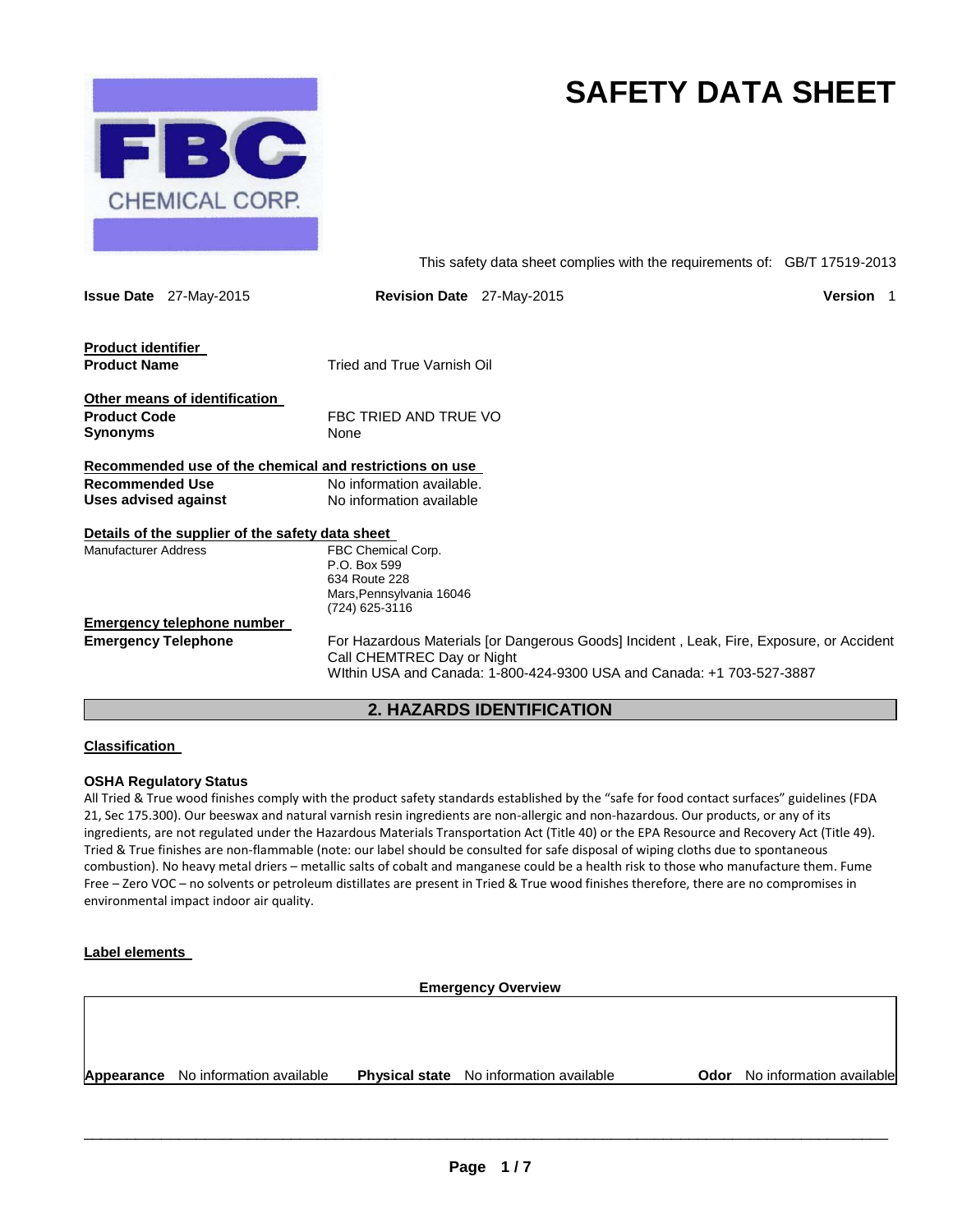#### **Precautionary Statements - Disposal**

Disposal should be in accordance with applicable local, regional, national and international laws and regulations.

#### **Hazards not otherwise classified (HNOC)**

Not applicable

#### **Other Information**

• May be harmful if swallowed Unknown acute toxicity Mo information available

## **3. COMPOSITION/INFORMATION ON INGREDIENTS**

\_\_\_\_\_\_\_\_\_\_\_\_\_\_\_\_\_\_\_\_\_\_\_\_\_\_\_\_\_\_\_\_\_\_\_\_\_\_\_\_\_\_\_\_\_\_\_\_\_\_\_\_\_\_\_\_\_\_\_\_\_\_\_\_\_\_\_\_\_\_\_\_\_\_\_\_\_\_\_\_\_\_\_\_\_\_\_\_\_\_\_\_\_

#### **Substance**

| <b>Chemical Name</b>         | <b>CAS No.</b> | Weight-%  | <b>Trade Secret</b> |
|------------------------------|----------------|-----------|---------------------|
| Linseed Oils<br><br>Modified | Proprietarv    | 90%<br>80 |                     |
| Svlvetac Resin               | Proprietarv    | 30%<br>20 |                     |

## **4. FIRST AID MEASURES**

#### **Description of first aid measures**

| Eye contact                                                                | Rinse thoroughly with plenty of water for at least 15 minutes, lifting lower and upper eyelids.<br>Consult a physician. |  |
|----------------------------------------------------------------------------|-------------------------------------------------------------------------------------------------------------------------|--|
| <b>Skin contact</b>                                                        | Wash skin with soap and water.                                                                                          |  |
| <b>Inhalation</b>                                                          | Remove to fresh air.                                                                                                    |  |
| <b>Ingestion</b>                                                           | Clean mouth with water and drink afterwards plenty of water.                                                            |  |
| Most important symptoms and effects, both acute and delayed                |                                                                                                                         |  |
| <b>Symptoms</b>                                                            | No information available.                                                                                               |  |
| Indication of any immediate medical attention and special treatment needed |                                                                                                                         |  |
| Note to physicians                                                         | Treat symptomatically.                                                                                                  |  |
| <b>5. FIRE-FIGHTING MEASURES</b>                                           |                                                                                                                         |  |

#### **Suitable extinguishing media**

Use extinguishing measures that are appropriate to local circumstances and the surrounding environment.

**Unsuitable extinguishing media** Caution: Use of water spray when fighting fire may be inefficient.

#### **Specific hazards arising from the chemical**

No information available.

**Explosion data Sensitivity to Mechanical Impact** None. **Sensitivity to Static Discharge** None.

#### **Protective equipment and precautions for firefighters**

As in any fire, wear self-contained breathing apparatus pressure-demand, MSHA/NIOSH (approved or equivalent) and full protective gear.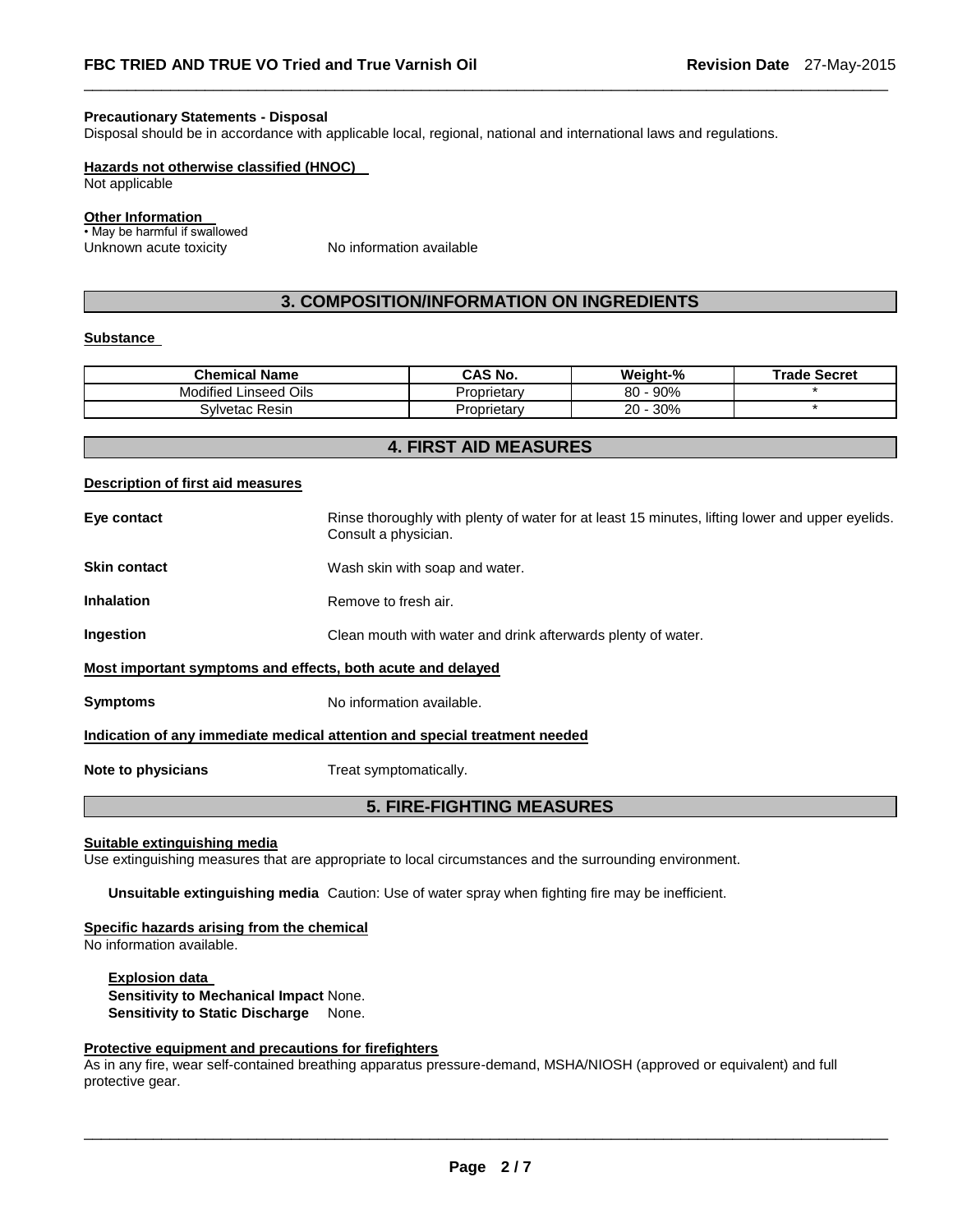## \_\_\_\_\_\_\_\_\_\_\_\_\_\_\_\_\_\_\_\_\_\_\_\_\_\_\_\_\_\_\_\_\_\_\_\_\_\_\_\_\_\_\_\_\_\_\_\_\_\_\_\_\_\_\_\_\_\_\_\_\_\_\_\_\_\_\_\_\_\_\_\_\_\_\_\_\_\_\_\_\_\_\_\_\_\_\_\_\_\_\_\_\_ **6. ACCIDENTAL RELEASE MEASURES Personal precautions, protective equipment and emergency procedures Personal precautions Ensure adequate ventilation, especially in confined areas. Environmental precautions Environmental precautions** See Section 12 for additional ecological information. **Methods and material for containment and cleaning up Methods for containment** Prevent further leakage or spillage if safe to do so. **Methods for cleaning up** Pick up the absorbed material (described just above) and transfer to properly labeled containers for disposal according to local / national regulations (see Section 13). **7. HANDLING AND STORAGE Precautions for safe handling Advice on safe handling** Handle in accordance with good industrial hygiene and safety practice. **Conditions for safe storage, including any incompatibilities Storage Conditions Keep containers tightly closed in a dry, cool and well-ventilated place. Incompatible materials None known based on information supplied. 8. EXPOSURE CONTROLS/PERSONAL PROTECTION Control parameters Exposure Guidelines** This product, as supplied, does not contain any hazardous materials with occupational exposure limits established by the region specific regulatory bodies. **Appropriate engineering controls Engineering Controls Showers** Eyewash stations Ventilation systems. **Individual protection measures, such as personal protective equipment Eye/face protection** No special technical protective measures are necessary. **Skin and body protection** No special technical protective measures are necessary. **Respiratory protection** If exposure limits are exceeded or irritation is experienced, a NIOSH/MSHA approved respiratory protection should be worn. **General Hygiene Considerations** Handle in accordance with good industrial hygiene and safety practice. **9. PHYSICAL AND CHEMICAL PROPERTIES Information on basic physical and chemical properties**

| <b>Physical state</b> | No information available |      |                          |
|-----------------------|--------------------------|------|--------------------------|
| Appearance            | No information available | Odor | No information available |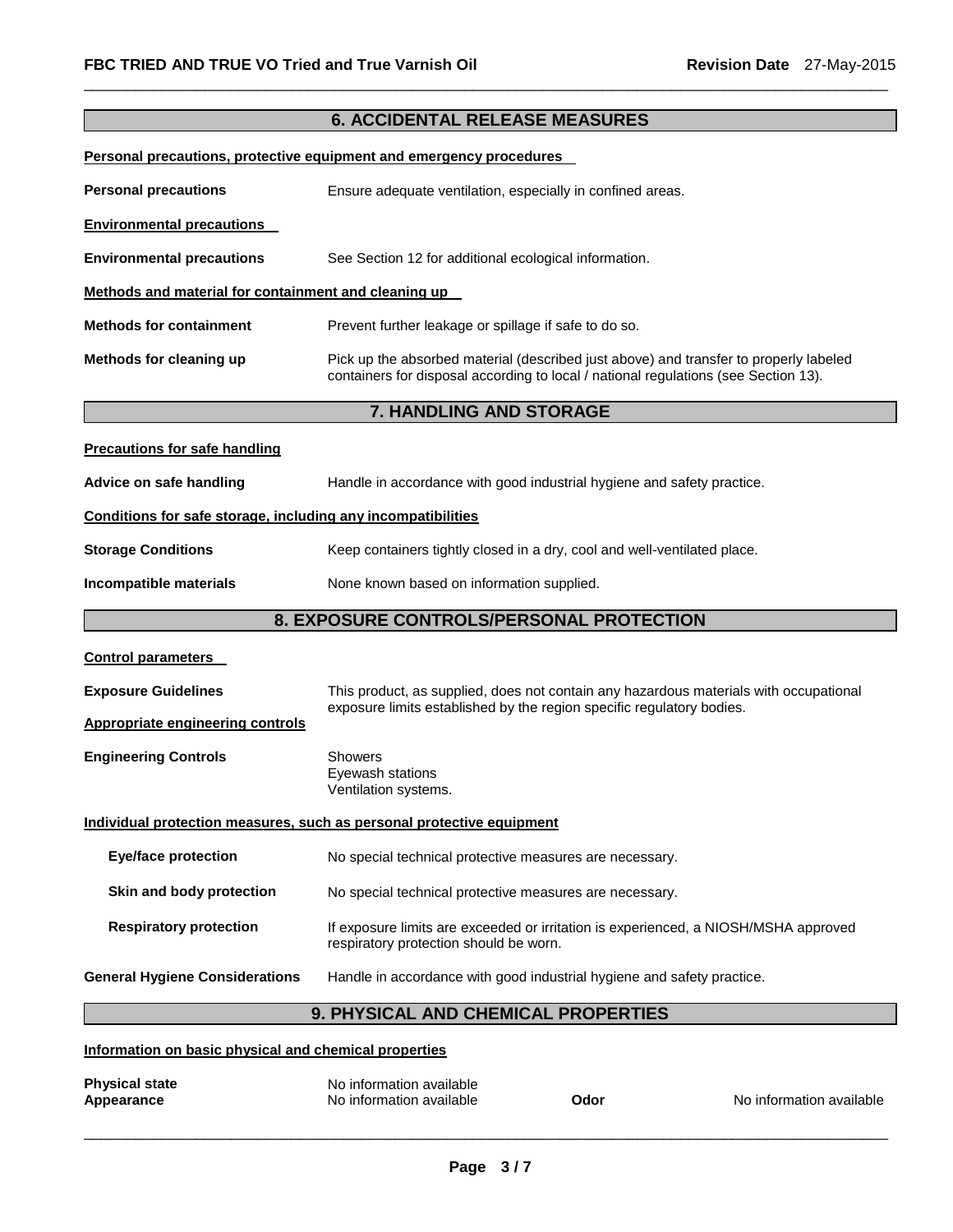| Color                               | No information available | <b>Odor threshold</b> | No information available |
|-------------------------------------|--------------------------|-----------------------|--------------------------|
| <b>Property</b>                     | Values                   | Remarks • Method      |                          |
| pH                                  | No information available |                       |                          |
| <b>Melting point/freezing point</b> | No information available |                       |                          |
| Boiling point / boiling range       | No information available |                       |                          |
| <b>Flash point</b>                  | No information available |                       |                          |
| <b>Evaporation rate</b>             | No information available |                       |                          |
| Flammability (solid, gas)           | No information available |                       |                          |
| <b>Flammability Limit in Air</b>    |                          |                       |                          |
| <b>Upper flammability limit:</b>    | No information available |                       |                          |
| Lower flammability limit:           | No information available |                       |                          |
| Vapor pressure                      | No information available |                       |                          |
| <b>Vapor density</b>                | No information available |                       |                          |
| <b>Specific Gravity</b>             | No information available |                       |                          |
| <b>Water solubility</b>             | No information available |                       |                          |
| Solubility in other solvents        | No information available |                       |                          |
| <b>Partition coefficient</b>        | No information available |                       |                          |
| <b>Autoignition temperature</b>     | No information available |                       |                          |
| <b>Decomposition temperature</b>    | No information available |                       |                          |
| <b>Kinematic viscosity</b>          | No information available |                       |                          |
| <b>Dynamic viscosity</b>            | No information available |                       |                          |
| <b>Explosive properties</b>         | No information available |                       |                          |
| <b>Oxidizing properties</b>         | No information available |                       |                          |
| <b>Other Information</b>            |                          |                       |                          |
| Softening point                     | No information available |                       |                          |
| <b>Molecular weight</b>             | No information available |                       |                          |
| <b>VOC Content (%)</b>              | No information available |                       |                          |
| <b>Density</b>                      | No information available |                       |                          |
| <b>Bulk density</b>                 | No information available |                       |                          |

\_\_\_\_\_\_\_\_\_\_\_\_\_\_\_\_\_\_\_\_\_\_\_\_\_\_\_\_\_\_\_\_\_\_\_\_\_\_\_\_\_\_\_\_\_\_\_\_\_\_\_\_\_\_\_\_\_\_\_\_\_\_\_\_\_\_\_\_\_\_\_\_\_\_\_\_\_\_\_\_\_\_\_\_\_\_\_\_\_\_\_\_\_

## **10. STABILITY AND REACTIVITY**

## **Reactivity**

No data available.

#### **Chemical stability** Stable under recommended storage conditions.

**Possibility of Hazardous Reactions** None under normal processing. **Conditions to avoid** Extremes of temperature and direct sunlight. **Incompatible materials** None known based on information supplied. **Hazardous Decomposition Products** None known based on information supplied.

## **11. TOXICOLOGICAL INFORMATION**

#### **Information on likely routes of exposure**

| <b>Product Information</b> | No data available. |
|----------------------------|--------------------|
| <b>Inhalation</b>          | No data available. |
| Eye contact                | No data available. |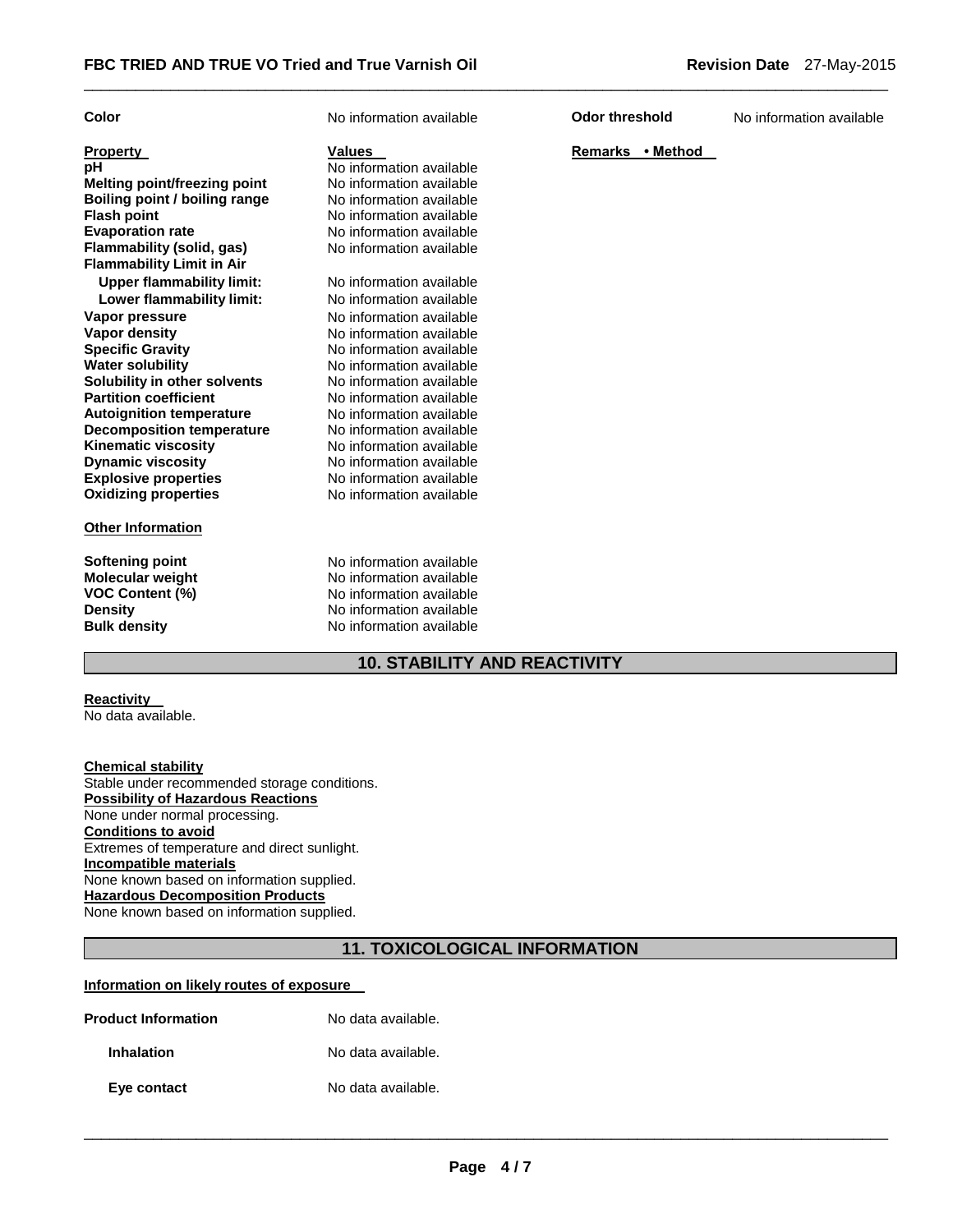**Skin contact** No data available.

**Ingestion No data available.** 

| <b>Chemical Name</b>  | Oral LD50         | Dermal LD50 | <b>Inhalation LC50</b> |
|-----------------------|-------------------|-------------|------------------------|
| <b>Sylvetac Resin</b> | Rat<br>2000 mg/kg |             |                        |

\_\_\_\_\_\_\_\_\_\_\_\_\_\_\_\_\_\_\_\_\_\_\_\_\_\_\_\_\_\_\_\_\_\_\_\_\_\_\_\_\_\_\_\_\_\_\_\_\_\_\_\_\_\_\_\_\_\_\_\_\_\_\_\_\_\_\_\_\_\_\_\_\_\_\_\_\_\_\_\_\_\_\_\_\_\_\_\_\_\_\_\_\_

#### **Information on toxicological effects**

**Symptoms No information available.** 

#### **Delayed and immediate effects as well as chronic effects from short and long-term exposure**

| <b>Sensitization</b>            | No information available. |
|---------------------------------|---------------------------|
| Germ cell mutagenicity          | No information available. |
| Carcinogenicity                 | No information available. |
| <b>Reproductive toxicity</b>    | No information available. |
| <b>STOT - single exposure</b>   | No information available. |
| <b>STOT - repeated exposure</b> | No information available. |
| <b>Aspiration hazard</b>        | No information available. |

**Numerical measures of toxicity - Product Information** 

#### **The following values are calculated based on chapter 3.1 of the GHS document**

**ATEmix (oral)** 2,002.00

#### **12. ECOLOGICAL INFORMATION**

#### **Ecotoxicity**

80% of the mixture consists of components(s) of unknown hazards to the aquatic environment

| <b>Chemical Name</b> | Algae/aguatic plants           | Fish.                            | Crustacea                    |
|----------------------|--------------------------------|----------------------------------|------------------------------|
| Sylvetac Resin       | 1000: 72 h Pseudokirchneriella | 400: 96 h Brachydanio rerio mg/L | 259: 48 h Daphnia magna mg/L |
|                      | subcapitata mg/L EC50          | ∟C50 static                      | EC50                         |

#### **Persistence and degradability**

No information available.

#### **Bioaccumulation**

No information available.

| <b>Chemical Name</b> | coefficient<br>artition<br>۰۰- ت |
|----------------------|----------------------------------|
| Resin<br>∋vlvetac    | ט.ו                              |

**Other adverse effects** No information available

### **13. DISPOSAL CONSIDERATIONS**

#### **Waste treatment methods**

| Disposal of wastes     | Disposal should be in accordance with applicable local, regional, national and international<br>laws and regulations. |
|------------------------|-----------------------------------------------------------------------------------------------------------------------|
| Contaminated packaging | Do not reuse container.                                                                                               |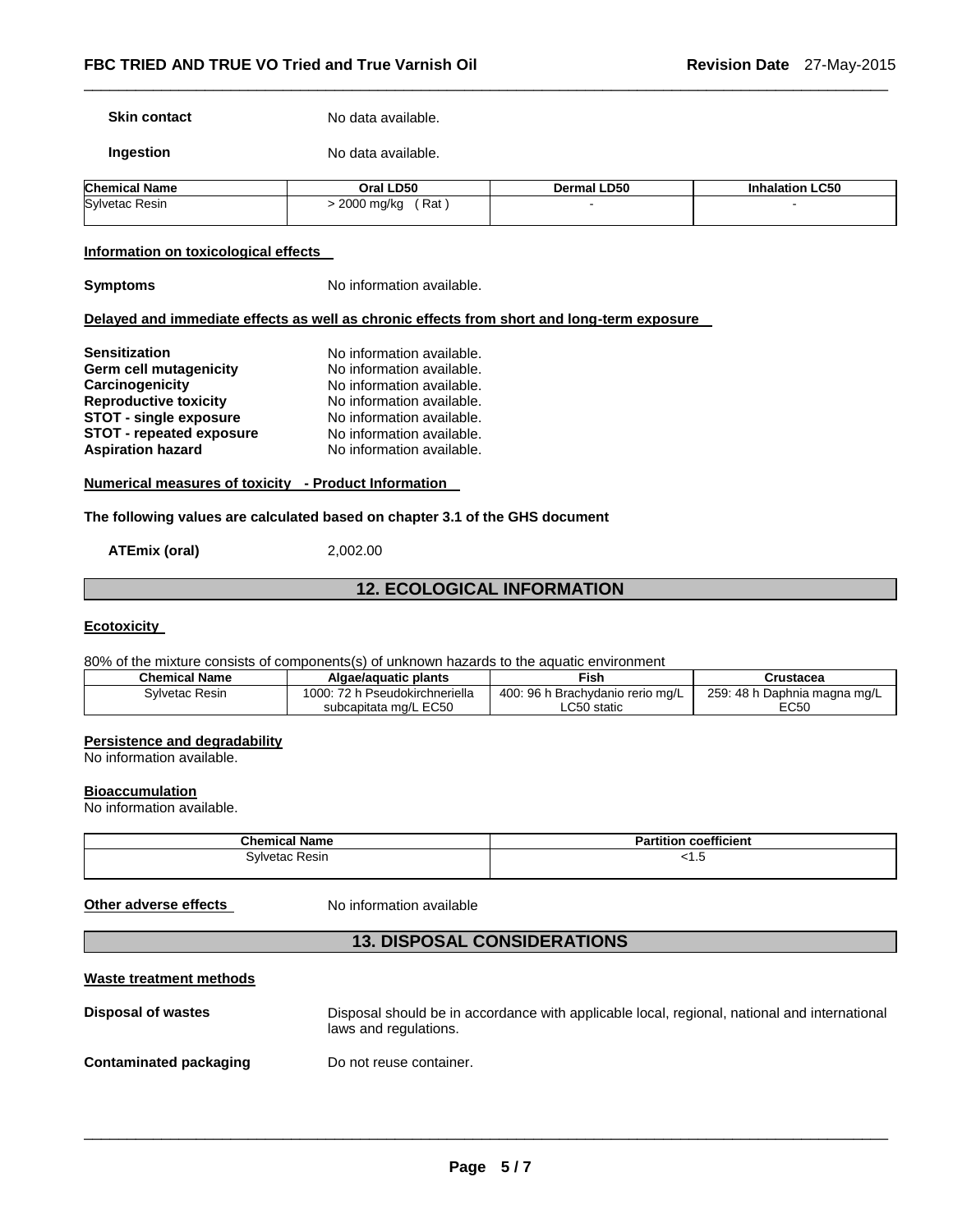## **14. TRANSPORT INFORMATION**

\_\_\_\_\_\_\_\_\_\_\_\_\_\_\_\_\_\_\_\_\_\_\_\_\_\_\_\_\_\_\_\_\_\_\_\_\_\_\_\_\_\_\_\_\_\_\_\_\_\_\_\_\_\_\_\_\_\_\_\_\_\_\_\_\_\_\_\_\_\_\_\_\_\_\_\_\_\_\_\_\_\_\_\_\_\_\_\_\_\_\_\_\_

| <b>DOT</b>  | Not regulated. |
|-------------|----------------|
| <b>TDG</b>  | Not regulated. |
| <b>MEX</b>  | Not regulated. |
| ICAO (air)  | Not regulated. |
| IATA        | Not regulated. |
| <b>IMDG</b> | Not regulated. |
| RID         | Not regulated. |
| <b>ADR</b>  | Not regulated. |
| ADN         | Not regulated. |

## **15. REGULATORY INFORMATION**

#### **International Inventories**

#### **Legend:**

**TSCA** - United States Toxic Substances Control Act Section 8(b) Inventory

**DSL/NDSL** - Canadian Domestic Substances List/Non-Domestic Substances List

**EINECS/ELINCS** - European Inventory of Existing Chemical Substances/European List of Notified Chemical Substances

**ENCS** - Japan Existing and New Chemical Substances

**IECSC** - China Inventory of Existing Chemical Substances

**KECL** - Korean Existing and Evaluated Chemical Substances

**PICCS** - Philippines Inventory of Chemicals and Chemical Substances

**AICS** - Australian Inventory of Chemical Substances

#### **US Federal Regulations**

#### **SARA 313**

Section 313 of Title III of the Superfund Amendments and Reauthorization Act of 1986 (SARA). This product does not contain any chemicals which are subject to the reporting requirements of the Act and Title 40 of the Code of Federal Regulations, Part 372

#### **SARA 311/312 Hazard Categories**

| Acute health hazard               | No. |
|-----------------------------------|-----|
| Chronic Health Hazard             | N٥  |
| Fire hazard                       | No. |
| Sudden release of pressure hazard | No. |
| Reactive Hazard                   | N٥. |

#### **CWA (Clean Water Act)**

This product does not contain any substances regulated as pollutants pursuant to the Clean Water Act (40 CFR 122.21 and 40 CFR 122.42)

#### **CERCLA**

This material, as supplied, does not contain any substances regulated as hazardous substances under the Comprehensive Environmental Response Compensation and Liability Act (CERCLA) (40 CFR 302).

#### **US State Regulations**

#### **California Proposition 65**